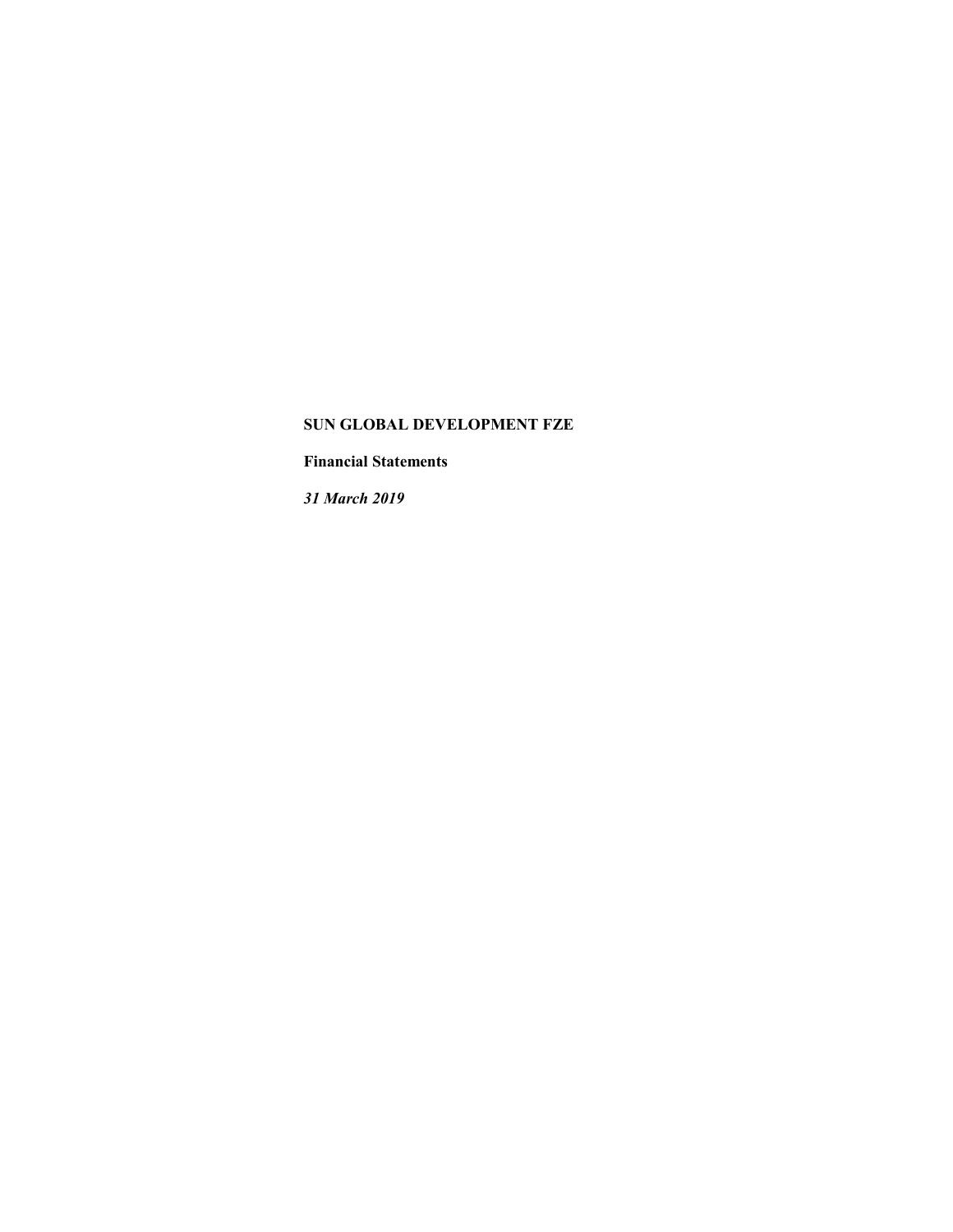**Financial Statements**  *31 March 2019* 

| <b>CONTENTS</b>                                            | <b>PAGES</b> |
|------------------------------------------------------------|--------------|
| Director's Report                                          |              |
| <b>Independent Auditors' Report</b>                        | $2 - 3$      |
| <b>Statement of Financial Position</b>                     | 4            |
| Statement of Profit or Loss and Other Comprehensive Income | 5            |
| Statement of Changes in Equity                             | 6            |
| <b>Statement of Cash Flows</b>                             |              |
| Notes to the Financial Statements                          | $8 - 13$     |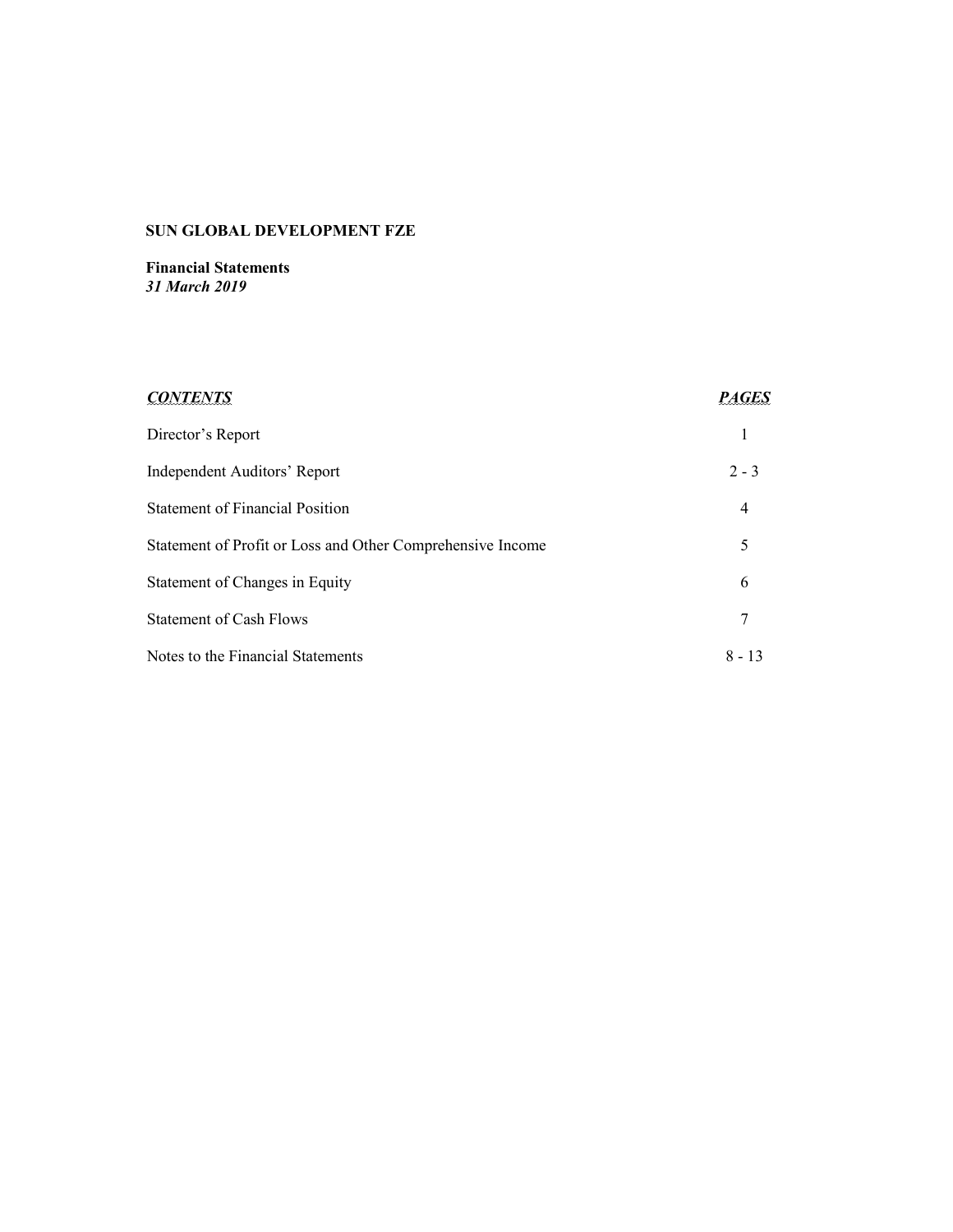### **SUN GLOBAL DEVELOPMENT FZE Director's Report**

The director submits his report together with the audited financial statements for the year ended 31 March 2019.

### **Results and appropriations**

The results of the establishment and the appropriations made for the year ended 31 March 2019 are set out on pages 5 and 6 of the financial statements.

In my opinion, the financial statements set out on pages 4 to 13 are drawn up so as to give a true and fair view of the financial position of the establishment as at 31 March 2019 and the financial performance, changes in equity and cash flows of the establishment for the year then ended in accordance with the provisions of the Sharjah Airport International Free Zone Authority and International Financial Reporting Standards.

At the date of the statement, there are reasonable grounds to believe that the establishment will be able to pay its debts as and when they fall due.

#### **Review of the business**

The establishment has not carried out its licensed activity of general trading during the year.

#### **Events since the end of the year**

There were no important events which have occurred since the year-end that materially affect the establishment.

## **Shareholder and its interest**

The shareholder at 31 March 2019 and its interest as at that date in the share capital of the establishment was as under:

|                     | <b>Country of</b><br><i>incorporation</i> | <b>No. of shares</b> | AED        | <u>USD</u> |
|---------------------|-------------------------------------------|----------------------|------------|------------|
| Sun Pharma Holdings | <b>Mauritius</b>                          | <u>70</u>            | 10.500.000 | 2,858,700  |

#### **Auditors**

A resolution to re-appoint the auditors and fix their remuneration will be put to the board at the annual general meeting.

 $\overline{\phantom{a}}$  , where  $\overline{\phantom{a}}$ Harin P. Mehta **DIRECTOR**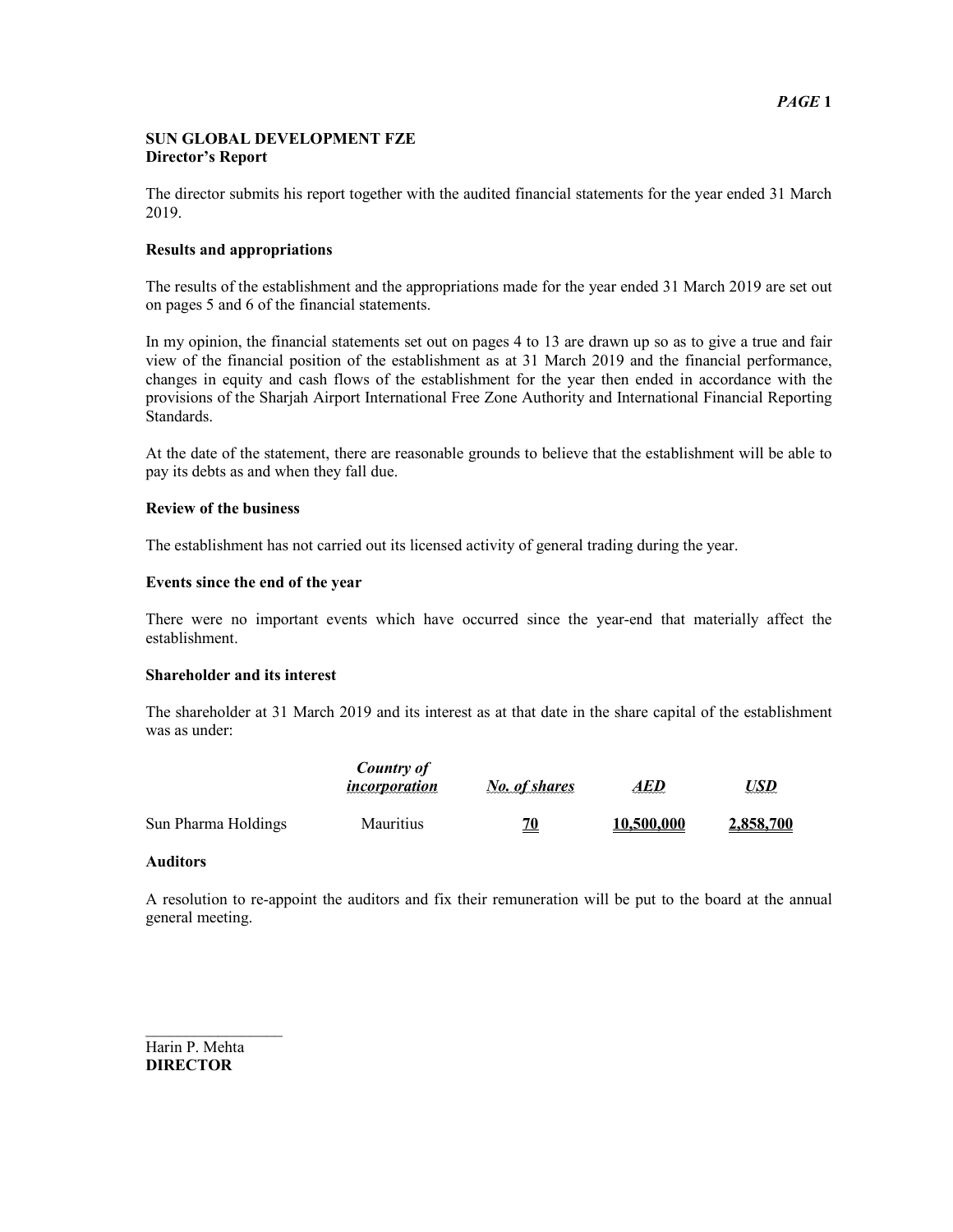

PAGE<sub>2</sub>

## **INDEPENDENT AUDITORS' REPORT TO THE SHAREHOLDER OF SUN GLOBAL DEVELOPMENT FZE**

## Report on the Audit of the Financial Statements

## Opinion

We have audited the financial statements of SUN GLOBAL DEVELOPMENT FZE (the "establishment"), which comprise the statement of financial position as at 31 March 2019, statement of profit or loss and other comprehensive income, statement of changes in equity and statement of cash flows for the year then ended, and notes to the financial statements including a summary of significant accounting policies.

In our opinion, the accompanying financial statements present fairly, in all material respects, the financial position of SUN GLOBAL DEVELOPMENT FZE as at 31 March 2019, its financial performance and its cash flows for the year then ended in accordance with International Financial Reporting Standards  $(IFRSs).$ 

## **Basis for Opinion**

We conducted our audit in accordance with International Standards on Auditing (ISAs). Our responsibilities under those standards are further described in the Auditors' Responsibilities for the Audit of the Financial Statements section of our report. We are independent of the establishment's in accordance with the ethical requirements that are relevant to our audit of the financial statements in the United Arab Emirates and in Sharjah Airport International Free Zone and we have fulfilled our other ethical responsibilities in accordance with these requirements. We believe that the audit evidence we have obtained is sufficient and appropriate to provide a basis for our audit opinion.

## **Emphasis of Matter**

Without qualifying our opinion, we draw attention to the Note 2 to the financial statements concerning going concern assumption.

## Responsibilities of Management and Those Charged with Governance for the Financial Statements

Management is responsible for the preparation and fair presentation of the financial statements in accordance with IFRSs and implementing regulations of Sharjah Airport International Free Zone Authority, and for such internal control as management determines is necessary to enable the preparation of financial statements that are free from material misstatement, whether due to fraud or error.

In preparing the financial statements, management is responsible for assessing the establishment's ability to continue as a going concern, disclosing, as applicable, matters related to going concern and using the going concern basis of accounting unless management either intends to liquidate the establishment's or to cease operations, or has no realistic alternative but to do so.

Those charged with governance are responsible for overseeing the establishment's financial reporting process.

## Auditors' Responsibilities for the Audit of the Financial Statements

Our objectives are to obtain reasonable assurance about whether the financial statements as a whole are free from material misstatement, whether due to fraud or error, and to issue an auditors' report that includes our opinion. Reasonable assurance is a high level of assurance, but is not a guarantee that an audit conducted in accordance with ISAs will always detect a material misstatement when it exists.

Misstatements can arise from fraud or error and are considered material if, individually or in the aggregate, they could reasonably be expected to influence the economic decisions of users taken on the basis of these financial statements. As part of an audit in accordance with ISAs, we exercise professional judgment and maintain professional scepticism throughout the audit. We also:

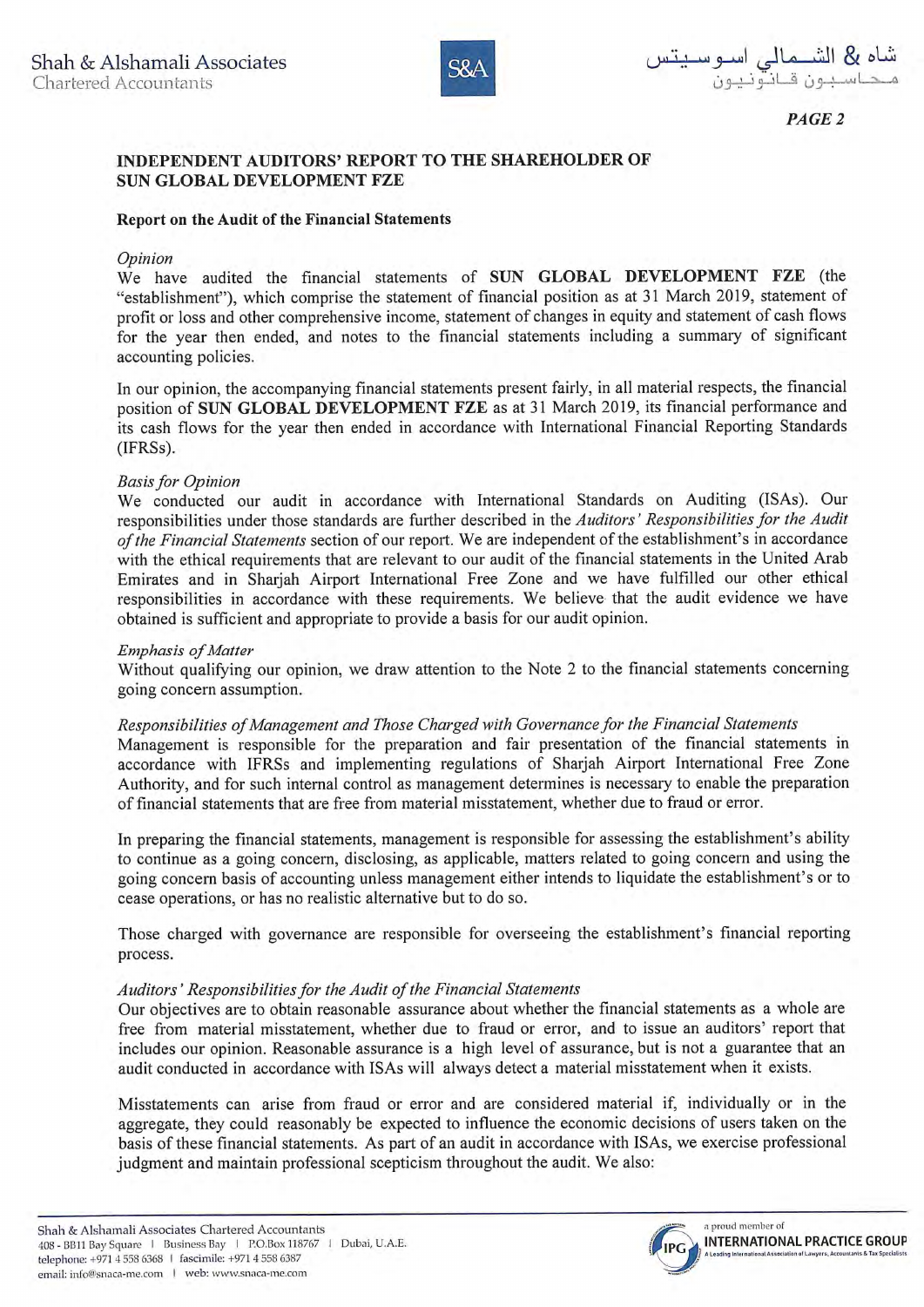

## **INDEPENDENT AUDITORS' REPORT TO THE SHAREHOLDER OF SUN GLOBAL DEVELOPMENT FZE**

## Auditors' Responsibilities for the Audit of the Financial Statements (cont'd)

- Identify and assess the risks of material misstatement of the financial statements, whether due to fraud or error, design and perform audit procedures responsive to those risks, and obtain audit evidence that is sufficient and appropriate to provide a basis for our opinion. The risk of not detecting a material misstatement resulting from fraud is higher than for one resulting from error, as fraud may involve collusion, forgery, intentional omissions, misrepresentations, or the override of internal control.
- Obtain an understanding of internal control relevant to the audit in order to design audit  $\bullet$ procedures that are appropriate in the circumstances, but not for the purpose of expressing an opinion on the effectiveness of the establishment's internal control.
- Evaluate the appropriateness of accounting policies used and the reasonableness of accounting  $\bullet$ estimates and related disclosures made by management.
- Conclude on the appropriateness of management's use of the going concern basis of accounting and,  $\bullet$ based on the audit evidence obtained, whether a material uncertainty exists related to events or conditions that may cast significant doubt on the establishment's ability to continue as a going concern. If we conclude that a material uncertainty exists, we are required to draw attention in our auditors' report to the related disclosures in the financial statements or, if such disclosures are inadequate, to modify our opinion. Our conclusions are based on the audit evidence obtained up to the date of our auditors' report. However, future events or conditions may cause the establishment to cease to continue as a going concern.
- Evaluate the overall presentation, structure and content of the financial statements, including the disclosures, and whether the financial statements represent the underlying transactions and events in a manner that achieves fair presentation.

We communicate with those charged with governance regarding, among other matters, the planned scope and timing of the audit and significant audit findings, including any significant deficiencies in internal control that we identify during our audit.

## **Report on Other Legal and Regulatory Requirements**

Also, in our opinion, the establishment has maintained proper books of account and the financial statements are in agreement with the books of account. We obtained all the information which we considered necessary for our audit. According to the information available to us, read with the *Emphasis* of Matter paragraph, there were no contraventions during the year of the regulation issued by the Sharjah Airport International Free Zone Authority pursuant to Law No. 2 of 1995 or the Articles of Association of the establishment which might have materially affected the financial position of the establishment or its financial performance.

Signed by: C. D. Shah Partner Registration No. 677 Shah & Alshamali Associates Chartered Accountants 30 April 2019 Dubai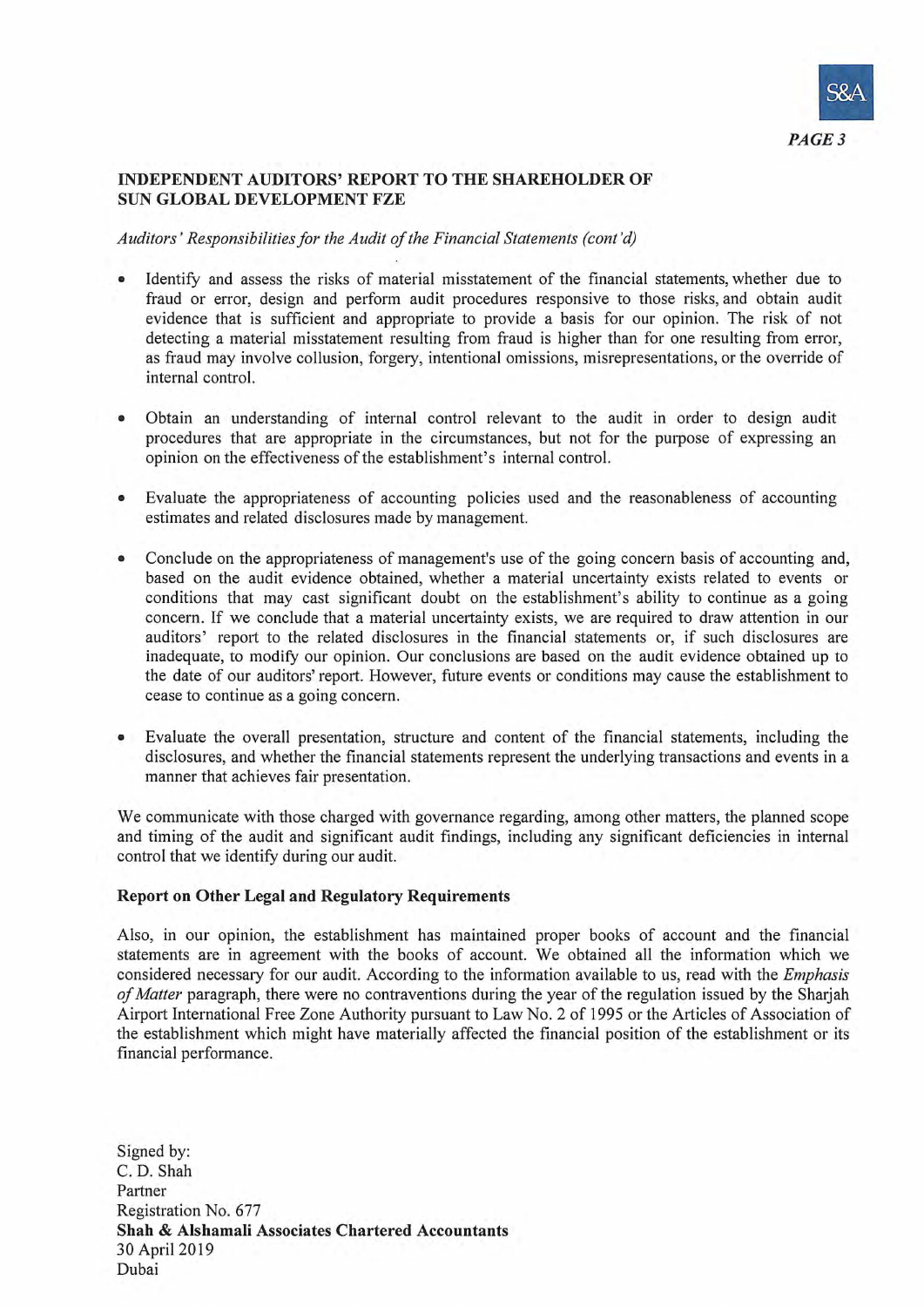## **Statement of Financial Position**  *31 March 2019*

|                                       |              | 2019        | 2018       |
|---------------------------------------|--------------|-------------|------------|
|                                       | <b>Notes</b> | <b>USD</b>  | <b>USD</b> |
| <b>ASSETS</b>                         |              |             |            |
| <b>Non-current asset</b>              |              |             |            |
| Loan to a related party               | 5            |             | 2,998,154  |
| <b>Current assets</b>                 |              |             |            |
| Deposits                              |              | 2,322       | 953        |
| Prepayments                           |              | 9,027       | 9,040      |
| Cash and cash equivalents             | 6            | 65,773      | 77,948     |
|                                       |              | 77,122      | 87,941     |
| <b>Total assets</b>                   |              | 77,122      | 3,086,095  |
| <b>EQUITY AND LIABILITIES</b>         |              |             |            |
| Shareholder's funds                   |              |             |            |
| <b>Equity</b>                         |              |             |            |
| Share capital                         | 7            | 2,858,700   | 2,858,700  |
| <b>Accumulated losses</b>             |              | (3,082,435) | (73, 285)  |
| Total shareholder's funds / (deficit) |              | (223, 735)  | 2,785,415  |
| <b>Non-current liability</b>          |              |             |            |
| Loan from a related party             | 8            | 300,000     | 300,000    |
| <b>Current liability</b>              |              |             |            |
| Accrual                               |              | 857         | 680        |
| <b>Total liabilities</b>              |              | 300,857     | 300,680    |
| <b>Total equity and liabilities</b>   |              | 77,122      | 3,086,095  |

*The notes on pages 8 to 13 form an integral part of these financial statements.*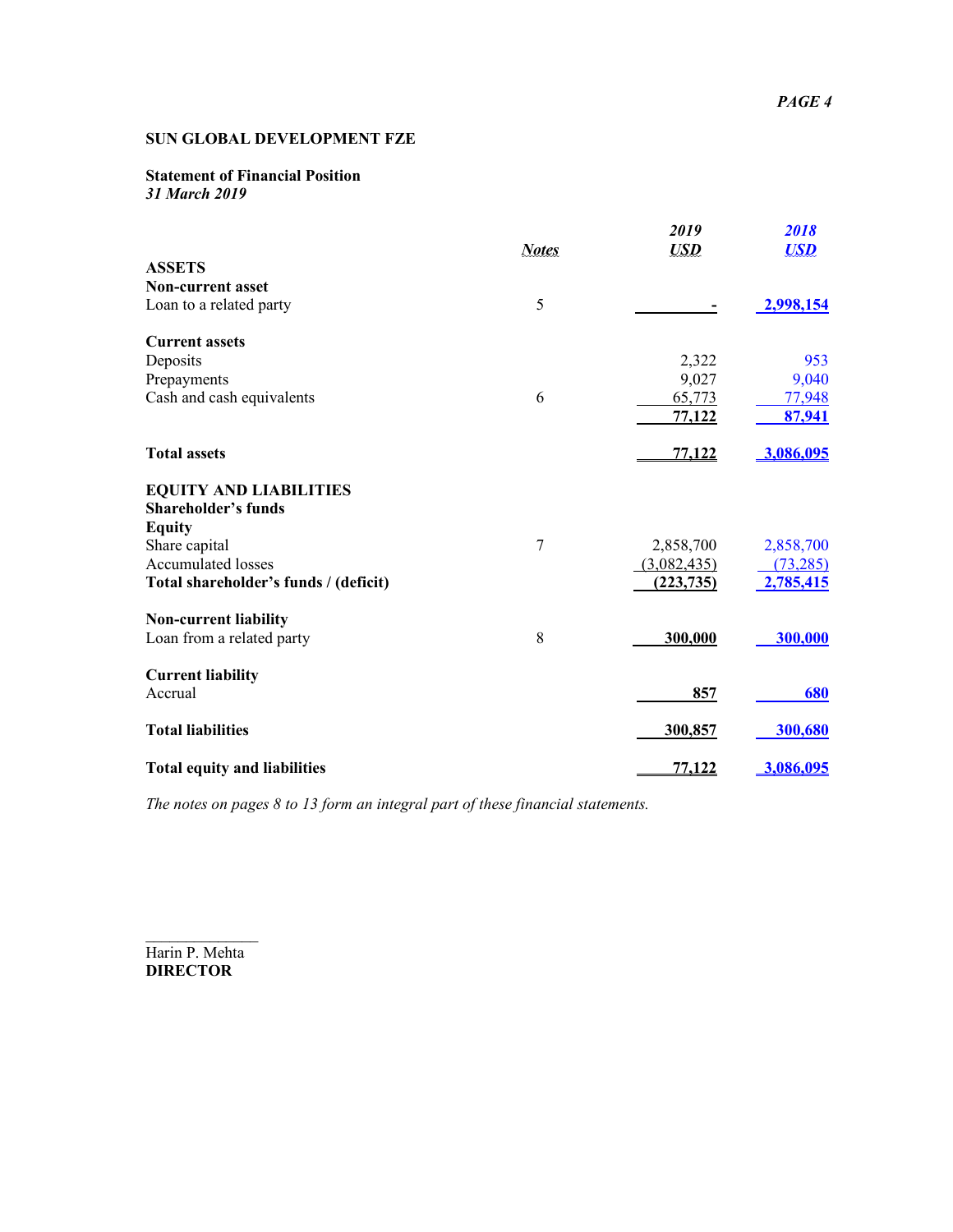## **Statement of Profit or Loss and Other Comprehensive Income**  *for the year ended 31 March 2019*

|                                       | <b>Note</b> | 2019<br>$\overline{LSD}$ | 2018<br><b>USD</b> |
|---------------------------------------|-------------|--------------------------|--------------------|
| Revenue                               |             |                          |                    |
| <b>Expenditure</b>                    |             |                          |                    |
| Lease expense                         |             | (4,084)                  | (4,084)            |
| License fees                          |             | (4,084)                  | (4,084)            |
| Allowance for impairment              | 5           | (2,998,154)              |                    |
| Other administrative expenses         |             | (2,828)                  | (2,282)            |
| Loss for the year                     |             | (3,009,150)              | (10, 450)          |
| Other comprehensive income/(loss)     |             |                          |                    |
| Total comprehensive loss for the year |             | (3.009.150)              | (10.450)           |

*The notes on pages 8 to 13 form an integral part of these financial statements.*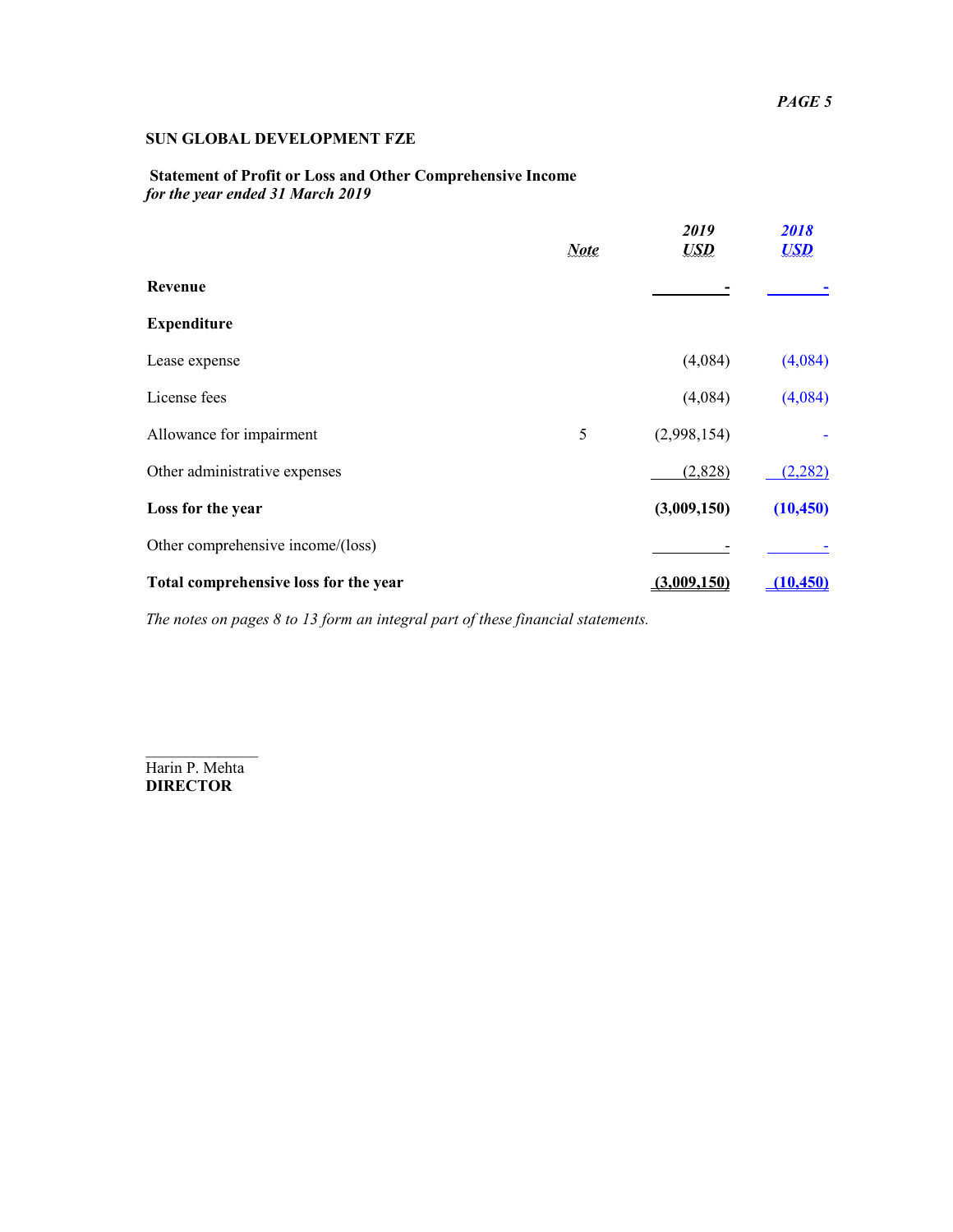## **Statement of Changes in Equity**  *for the year ended 31 March 2019*

|                            | <b>Share</b><br>capital<br><b>USD</b> | <b>Accumulated</b><br>losses<br><b>USD</b> | <b>Total</b><br>$\boldsymbol{LSD}$ |
|----------------------------|---------------------------------------|--------------------------------------------|------------------------------------|
| As at 31 March 2017        | 2,858,700                             | (62, 835)                                  | 2,795,865                          |
| Loss for the year          |                                       | (10, 450)                                  | (10, 450)                          |
| <b>As at 31 March 2018</b> | 2,858,700                             | (73, 285)                                  | 2,785,415                          |
| Loss for the year          |                                       | (3,009,150)                                | (3,009,150)                        |
| As at 31 March 2019        | <b>2.858.700</b>                      | (3.082.435)                                | <u>(223.735)</u>                   |

*The notes on pages 8 to 13 form an integral part of these financial statements.*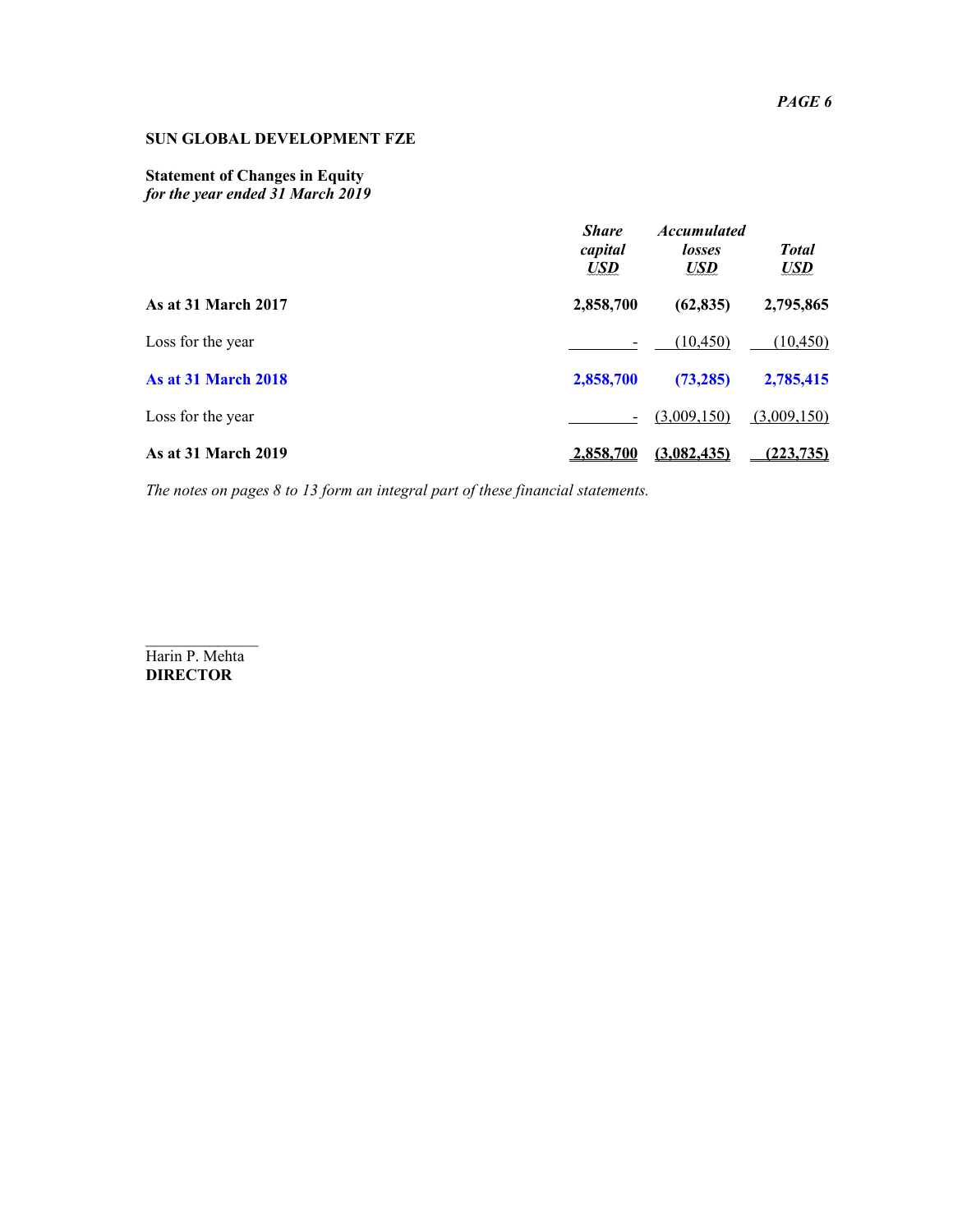# **Statement of Cash Flows**

# *for the year ended 31 March 2019*

|                                                          |             | 2019        | 2018       |
|----------------------------------------------------------|-------------|-------------|------------|
|                                                          | <b>Note</b> | <b>USD</b>  | <b>USD</b> |
| <b>Cash flows from operating activities</b>              |             |             |            |
| Loss for the year                                        |             | (3,009,150) | (10, 450)  |
| Adjustment for:                                          |             |             |            |
| Allowance for impairment                                 |             | 2,998,154   |            |
| Operating loss before working capital changes            |             | (10,996)    | (10, 450)  |
| (Increase)/decrease in deposits and prepayments          |             | (1,356)     | (50)       |
| Increase/(decrease) in accrual                           |             | 177         | 68         |
| Net cash from/ (used in) operating activities            |             | (12, 175)   | (10, 432)  |
| <b>Cash flows from financing activity</b>                |             |             |            |
| (Payments)/proceeds from long term loan receivable (net) |             |             | (11,200)   |
| Net cash from/(used in) financing activity               |             |             | (11,200)   |
| Net increase/(decrease) in cash and cash equivalents     |             | (12, 175)   | (21, 632)  |
| Cash and cash equivalents at the beginning of the year   |             | 77,948      | 99,580     |
| Cash and cash equivalents at the end of the year         | 6           | 65,773      | 77,948     |

*The notes on pages 8 to 13 form an integral part of these financial statements.*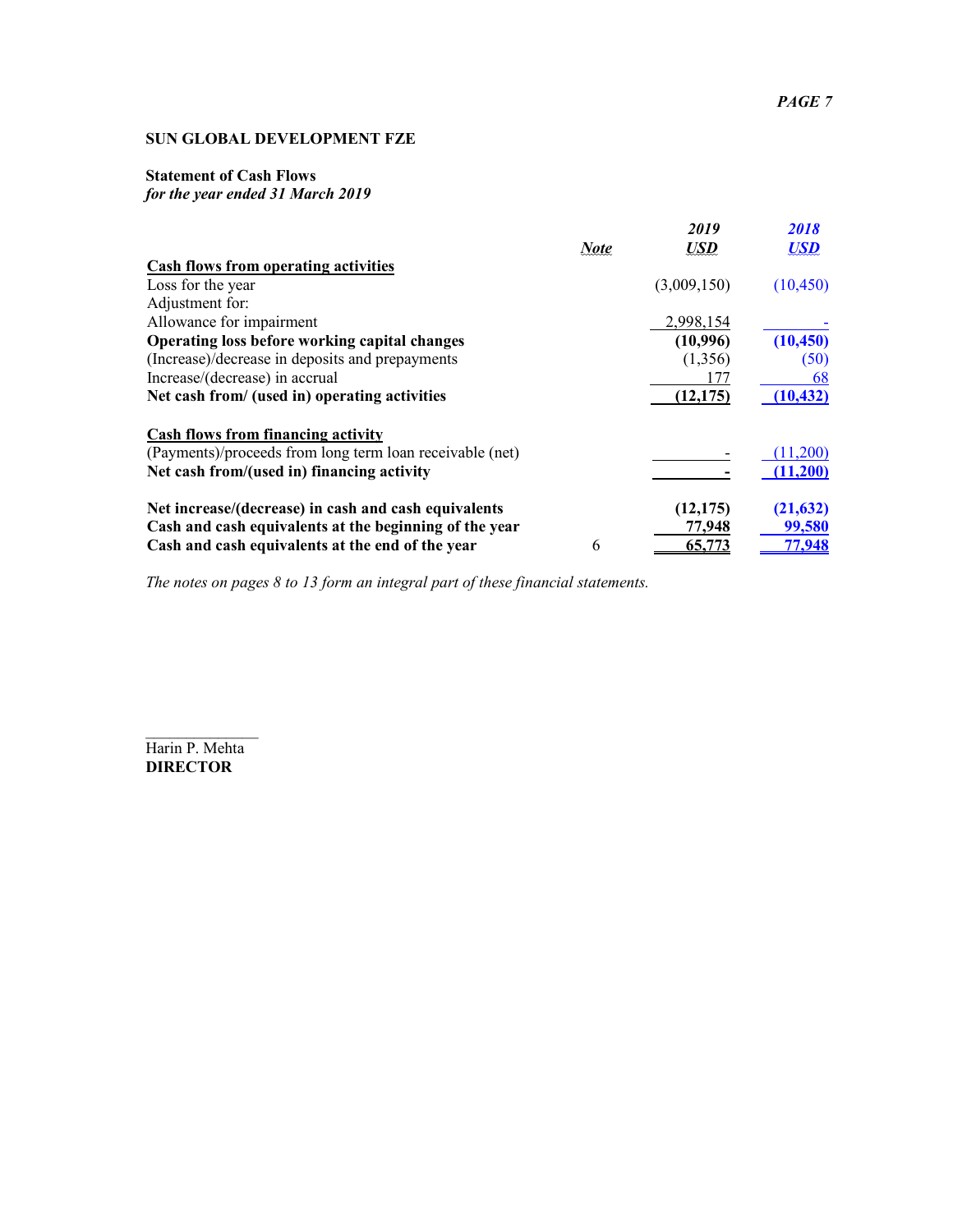### **Notes to the Financial Statements**  *for the year ended 31 March 2019*

### **1. Legal status and activity**

**SUN GLOBAL DEVELOPMENT FZE** (the "establishment") is a limited liability establishment incorporated in Sharjah Airport International Free Zone, Sharjah, U. A. E. pursuant to Emiri Decree No. 2 of 1995 and in accordance with the implementation rules and regulations issued there under by the Sharjah Airport International Free Zone Authority. The registered address of the establishment is SAIF plus R5 – 30/C, P. O. Box 120460, Saif Zone, Sharjah, U.A.E.

The establishment is a wholly owned subsidiary of **SUN PHARMA HOLDINGS**, Mauritius. The ultimate parent company is **SUN PHARMACEUTICAL INDUSTRIES LIMITED**, India*.*

The establishment is operating under commercial license number 09255 with general trading as its licensed activity.

#### **2. Basis of preparation**

#### *Going concern*

During the year ended 31 March 2019, the company has incurred loss of USD 3,009,150 resulting in deficit of equity funds and has accumulated losses of USD 3,082,435 *(previous year USD 73,285)* as of that date. The parent shareholder company has resolved to provide financial support to the company enabling it to restore capital and honour liability as they fall due and to commence the licensed activity generating positive cash flow as and when opportunity arises. Accordingly, the accompanying financial statements have been prepared on basis that the establishment will continue as a going concern.

#### *Statement of compliance*

The financial statements have been prepared under accrual basis of accounting and in accordance with International Financial Reporting Standards (IFRS) as issued by the International Accounting Standards Board (IASB) and interpretations issued by the International Financial Reporting Interpretations Committee (IFRIC) and the applicable requirements of Sharjah International Airport Free Zone Authority.

#### *Basis of measurement*

The financial statements have been prepared under the historical cost basis.

#### *Functional and presentation currency*

The financial statements have been presented in US Dollars (USD), being the functional and presentation currency of the establishment.

#### *Use of estimates and judgements*

The preparation of the financial statements requires management to make estimates and assumptions that may affect the reported amount of financial assets and liabilities, revenue, expenses, disclosure of contingent liabilities and the resultant provisions and fair values. Such estimates are necessarily based on assumptions about the several factors and actual results may differ from reported amounts. Estimates and underlying assumptions are reviewed on an ongoing basis. Revisions to accounting estimates are recognized in the period in which the estimate is revised and in any future periods affected. The areas involving a higher degree of judgment or complexity, or areas where assumptions and estimates are significant to the financial statements are discussed in note 4.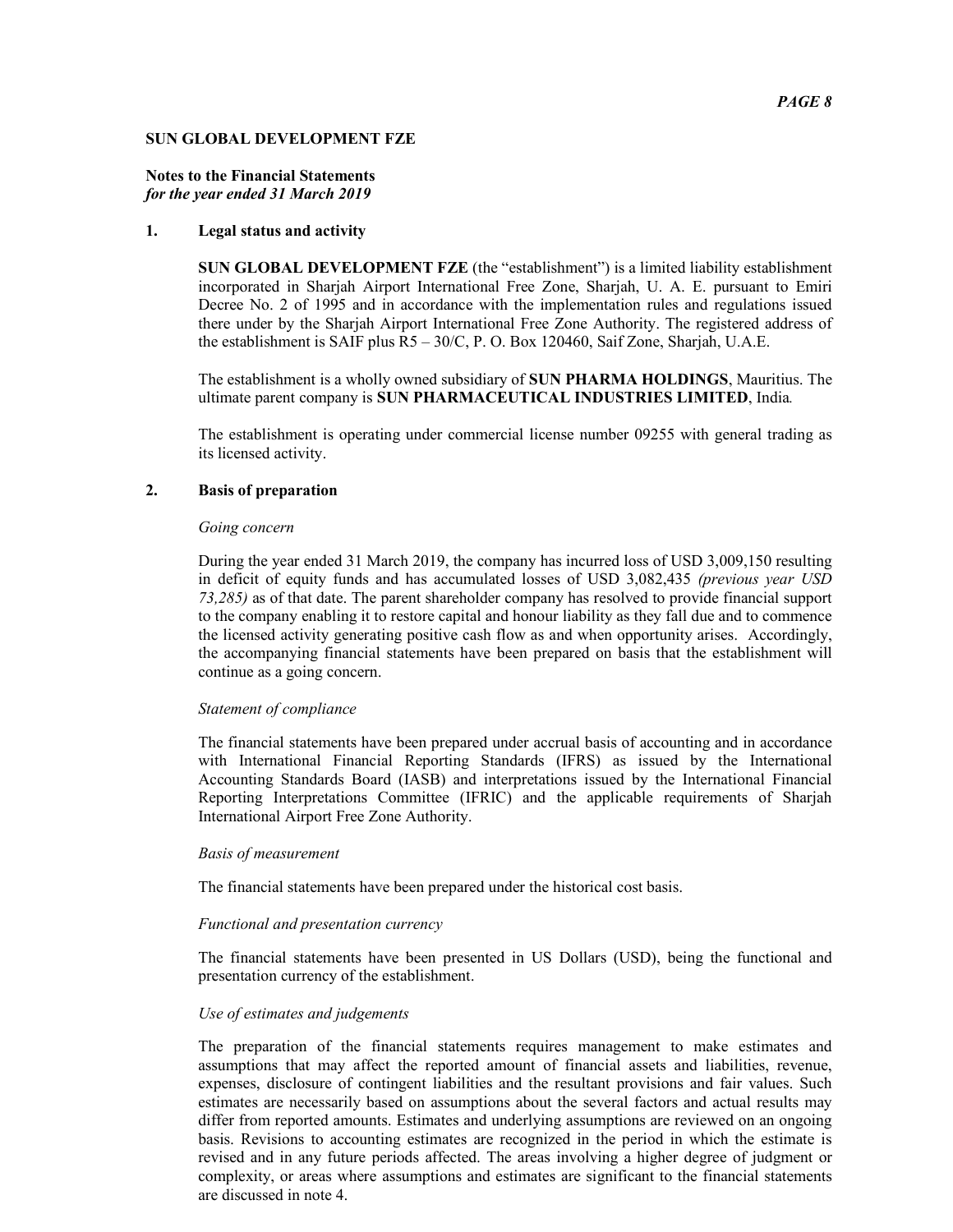### **Notes to the Financial Statements**  *for the year ended 31 March 2019*

### *Application of new and revised International Financial Reporting Standards (IFRS)*

The establishment adopted IFRS 15 – *Revenue from Contracts with Customers* and IFRS 9 – *Financial Instruments* which are effective for annual periods beginning on or after 1 January 2018. The adoption of these new standards has no material impact on the establishment's financial statements.

Further, the establishment has not early adopted any other standard, interpretation or amendment that has been issued but not yet effective.

### **3. Summary of significant accounting policies**

The accounting policies, which are consistent with those used in the previous year, except for new standards effective on 1 April 2018, in dealing with items that are considered material in relation to the financial statements are as follows:

#### **Financial instruments**

Financial assets and financial liabilities are recognized when, and only when, the establishment becomes a party to the contractual provisions of the instrument.

Financial assets are de-recognized when, and only when, the contractual rights to receive cash flows expire or when substantially all the risks and rewards of ownership have been transferred. Financial liabilities are de-recognized when, and only when, they are extinguished, cancelled or expired.

### *Financial assets*

Financial assets are classified, at initial recognition, as subsequently measured at amortized cost, fair value through other comprehensive income, and fair value through profit or loss on the basis of the company's business model for managing the financial assets and the contractual cash flow characteristics of the financial assets.

Financial assets include financial asset measured at amortized cost comprising long term loan to a related party, refundable deposits and bank balance.

#### *Cash and cash equivalents*

For the purpose of statement of cash flows, cash and cash equivalents represents bank balance in call accounts.

#### *Impairment of financial assets*

The establishment recognizes an allowance for expected credit losses (ECL) for all debt instruments not held at fair value through profit or loss. ECLs are based on the difference between the contractual cash flows due in accordance with the contract and all the cash flows that the establishment expects to receive. The shortfall is then discounted at an approximation to the asset's original effective interest rate.

ECLs are recognized in two stages. For credit exposures for which there has not been a significant increase in credit risk since initial recognition, ECLs are provided for credit losses that result from default events that are possible within the next 12 months (a 12-month ECL).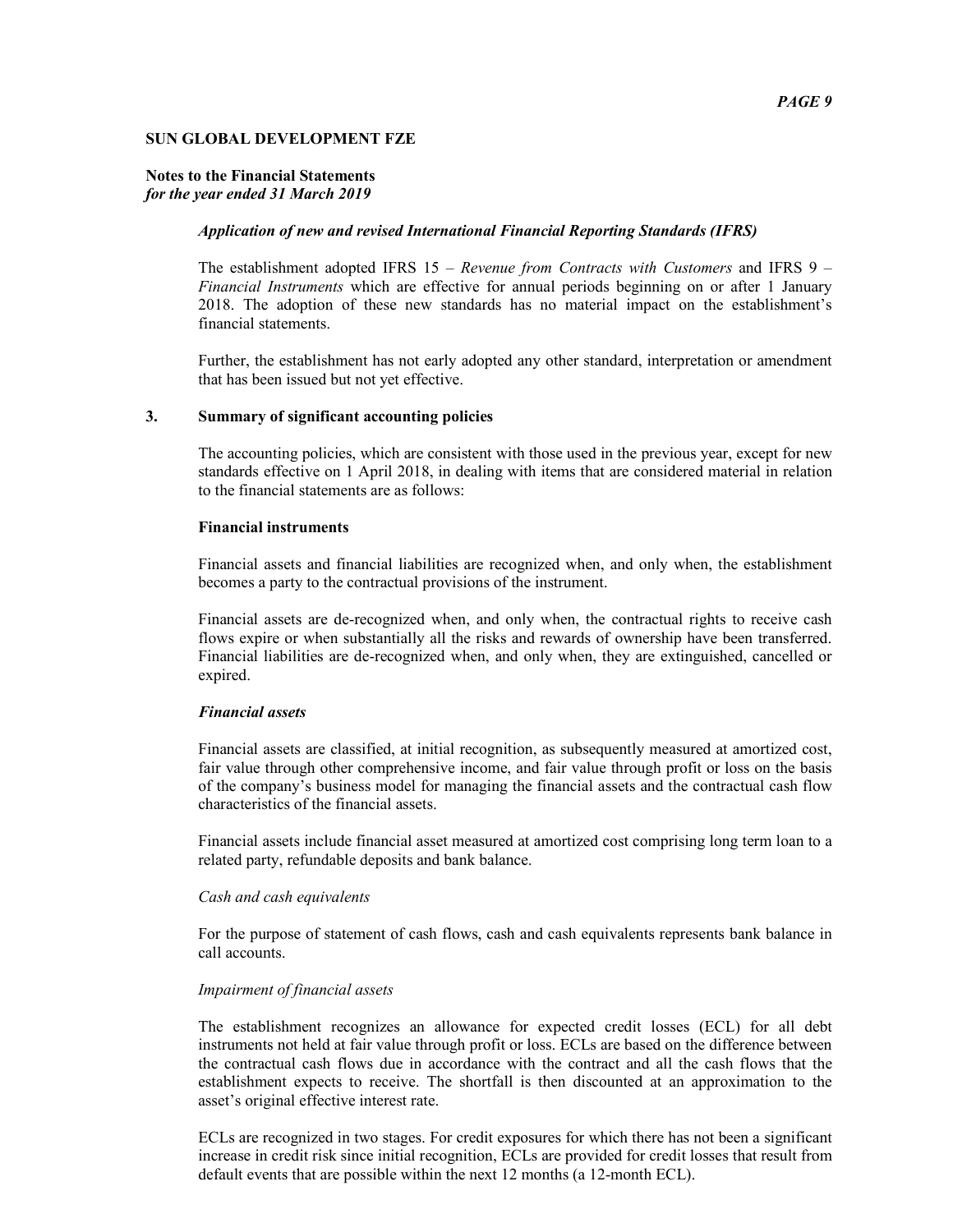## **Notes to the Financial Statements**  *for the year ended 31 March 2019*

### **Summary of significant accounting policies (cont'd)**

#### *Impairment of financial assets (cont'd)*

For those credit exposures for which there has been a significant increase in credit risk since initial recognition, a loss allowance is required for credit losses expected over the remaining life of the exposure, irrespective of the timing of the default (a lifetime ECL).

### *Financial liability*

The financial liability comprises accrual.

#### *Other payables*

Liabilities are recognized for amounts to be paid in the future for goods or services received, whether invoiced by the supplier or not.

#### **Foreign currency transactions**

Transactions in currencies other than foreign currencies are converted into US Dollars at the rate of exchange ruling on the date of the transaction. Assets and liabilities expressed in currencies other than foreign currencies are translated into US Dollars at the rate of exchange ruling on the date of statement of financial position date.

Resulting exchange difference is taken to the statement of profit or loss and other comprehensive income.

## **4. Significant judgment employed in applying accounting policies and key sources of estimation uncertainty**

### **4.1 Significant judgment employed**

The significant judgement made in applying accounting policies that has the most significant effect on the amounts recognized in the financial statements is as under:

#### **Impairment of non-financial assets**

The company assesses whether there are any indicators of impairment for all non-financial assets at each reporting date. If any of such indication exists, the company estimates the asset's recoverable amount. Other non-financial assets are tested for impairment when there are indicators that the carrying amounts may not be recoverable. When value in use calculations are undertaken, management must estimate the expected future cash flows from the asset or cashgenerating unit and choose a suitable discount rate in order to calculate the present value of those cash flows.

### **4.2 Key sources of estimation uncertainty**

Key assumption made concerning the future and other key sources of estimation uncertainty at the reporting date that have a significant risk of causing a material adjustment to the carrying amounts of assets and liabilities within the next financial year, is as follows:

#### **Calculation of loss allowance**

The loss allowance for financial assets are based on assumptions about risk of default and expected credit loss rates. The company uses judgment in making these assumptions and selecting the inputs to the impairment calculation, based on the company's past history, existing market conditions as well as forward-looking estimates at the end of each reporting period.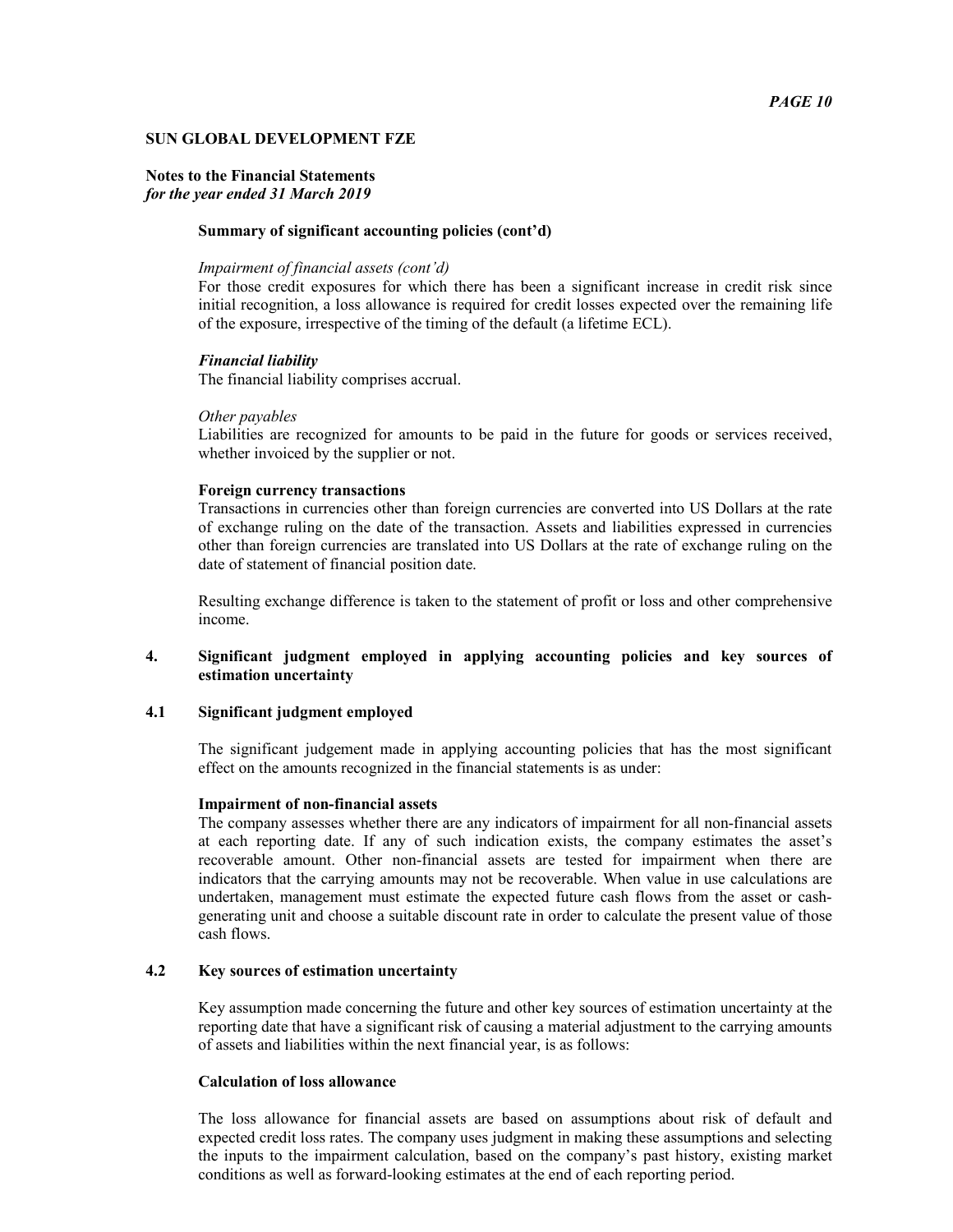### *PAGE 11*

#### **SUN GLOBAL DEVELOPMENT FZE**

## **Notes to the Financial Statements**  *for the year ended 31 March 2019*

## **5. Loan to a related party**

This represents long term unsecured, non-interest bearing loan to a related party without fixed repayment terms. During the year the establishment has made allowance for impairment due to loan advanced to a related party has not yielded any returns and the amount is considered to be irrecoverable in the ensuing years considering the currency volatility and economic condition prevailing in the country of related party.

Movement in the loan account was as under:

|    |                                                       | 2019        | 2018       |
|----|-------------------------------------------------------|-------------|------------|
|    |                                                       | <u>USD</u>  | <b>USD</b> |
|    | Opening balance                                       | 2,998,154   | 2,986,954  |
|    | Funds advanced/(recovered) - net                      |             | 11,200     |
|    |                                                       | 2,998,154   | 2,998,154  |
|    | Allowance for impairment                              | (2,998,154) |            |
|    | Closing balance                                       |             | 2,998,154  |
| 6. | Cash and cash equivalents                             |             |            |
|    | This represents balance in call account with a bank.  |             |            |
|    |                                                       | 2019        | 2018       |
|    |                                                       | <b>USD</b>  | <b>USD</b> |
| 7. | Share capital                                         |             |            |
|    | Authorised, issued and paid-up:                       |             |            |
|    | 70 shares of AED 150,000 each (converted $(a)$ 3.673) | 2,858,700   | 2,858,700  |

#### **8. Loan from a related party**

This represents long term, unsecured and non-interest bearing loan from a subsidiary company of the parent shareholder company.

#### **9. Related parties transaction and balances**

The establishment enters into transactions with parties that fall within the definition of a related party as contained in International Accounting Standard 24: Related Party Disclosures. Related parties are the entities which possesses the ability (directly or indirectly) to conduct or exercise significant influence over the operating and financial decision of the establishment or vice versa and it is subject to common control or common significant influence.

The related parties include the ultimate shareholder company, the parent shareholder company, the directors and the associated companies under common ownership and / or common management control as under:

#### **Ultimate shareholder company**

Sun Pharmaceutical Industries Ltd., India

#### **Parent shareholder company**

- Sun Pharma Holdings, Mauritius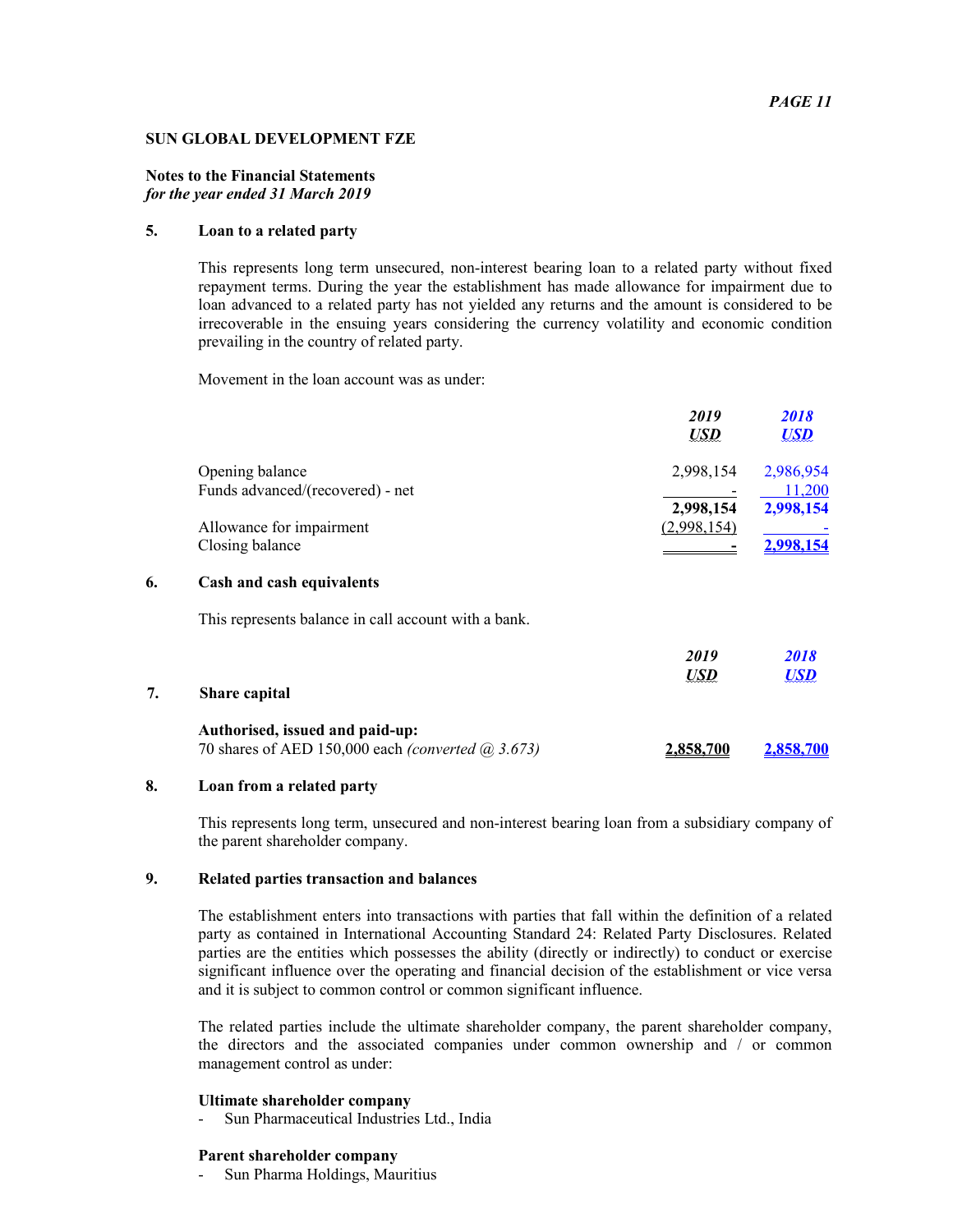## **Notes to the Financial Statements**  *for the year ended 31 March 2019*

#### **Related parties transaction and balances (cont'd)**

## **Company under common ownership**

- Sun Pharma de Venezuela, CA, Venezuela

#### **Fellow subsidiary company**

- Sun Pharma Global FZE, U.A.E

#### **Directors**

- Mr. Surendra Manishanker Joshi
- Mr. Rajesh K. Shah
- Mr. Vishwanath Vinayak Kenkare (resigned during the year) \*
- Mr. Harin Parmanand Mehta (appointed during the year) \*

*\*Legal formalities will be completed before end of financial year 2019-20* 

The significant transactions during the year with related parties and the amounts involved are as under:

|                                                     | Company under                         | <b>Total</b> | <b>Total</b> |
|-----------------------------------------------------|---------------------------------------|--------------|--------------|
|                                                     | common ownership                      | 2019         | 2018         |
|                                                     | USD.                                  | USD.         | <u>USD</u>   |
| Allowance for impairment<br>Long term loan advanced | 2.998.154<br>$\overline{\phantom{0}}$ | 2,998,154    | 11.200       |

The establishment receives interest free funds from and provide interest free funds to the related parties as and when required to meet with fund requirements. The year-end related party balances are as under:

|                                | 2019<br><u>USD</u><br>$\mathbb{R}/\mathbb{R}$ | 2018<br><b>USD</b><br>$\mathbf{p}_r$ (Cr) |
|--------------------------------|-----------------------------------------------|-------------------------------------------|
| Long-term loan receivable:     |                                               |                                           |
| Company under common ownership | $\qquad \qquad \blacksquare$                  | 2,998,154                                 |
| Long-term loan payable:        |                                               |                                           |
| Fellow subsidiary              | (300,000)                                     | (300,000)                                 |

## **10. Financial instruments: Credit and liquidity risk exposures**

#### **Credit risk**

Credit risk is the risk that one party to a financial instrument will fail to discharge an obligation and cause the other party to incur a financial loss. Financial assets, which potentially expose the establishment to concentrations of credit risk comprise principally of bank balance in call account. The establishment's bank balance in call account is placed with a high credit quality financial institution.